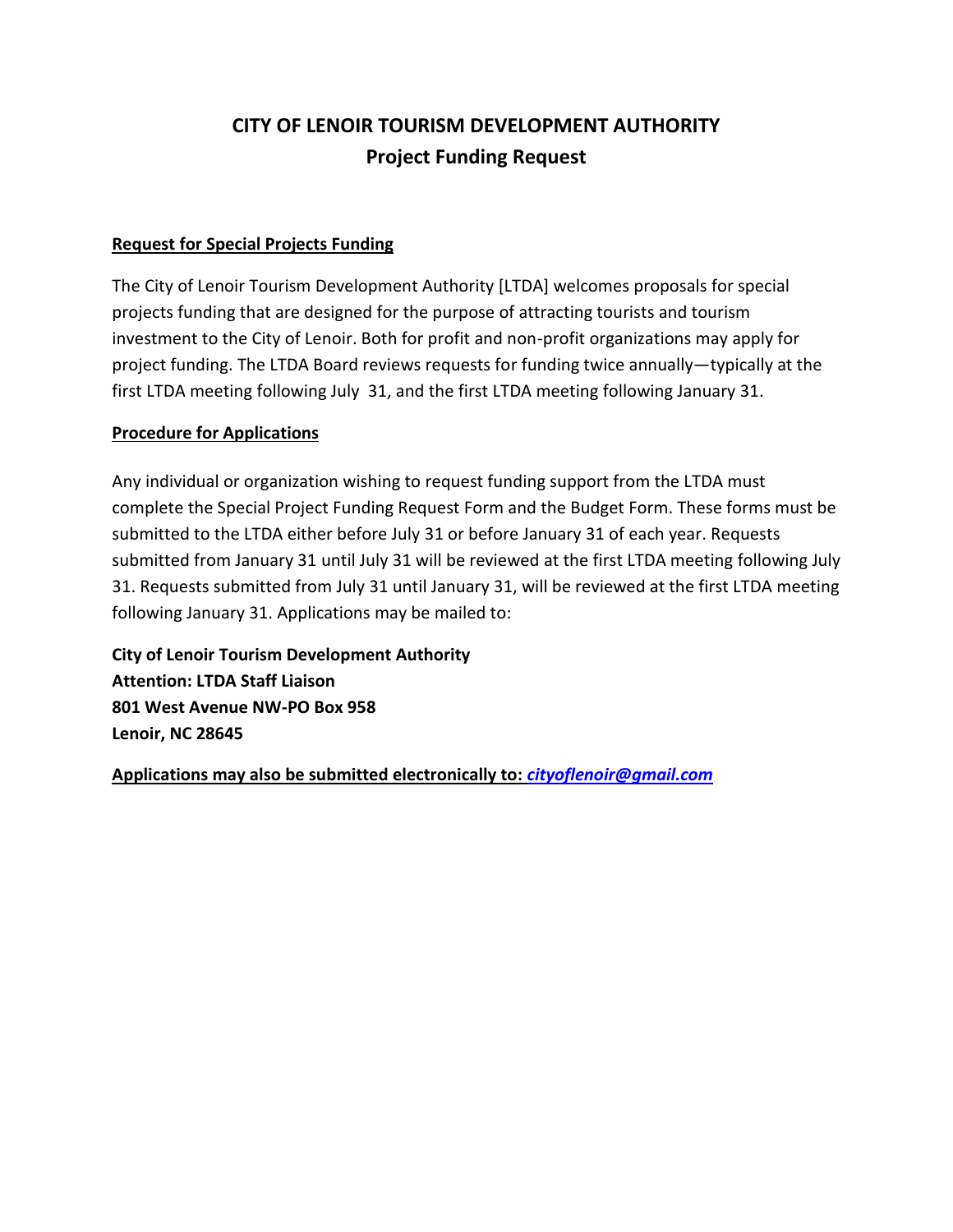## **APPLICATION FOR FUNDING**

### **Applicant hereby accepts the conditions as set forth in the Funding Policy for Lenoir Tourism Development Authority Grants as outlined below:**

1. Applicant must justify that the grant funds will be used for the promotion of tourism and the financial need for the grant must be justified. The LTDA Project Budget form is required.

2. Grant funds shall be used only for expenses directly related to projects to increase the tourism revenue of the City of Lenoir.

3. Applications including matching funds on a dollar-for-dollar or greater basis are given greater priority.

4. A Project Completion and Payment Request form must be completed for each funded project before LTDA funds are released. The Payment Request form and attached invoices and receipts must be approved by the Finance Officer for the City of Lenoir before a check is issued for the payment of invoices for any funded project.

6. Termination or cancellation of a funded project must be reported to the LTDA.

7. Grant recipients must use the tag line "Funded in part by City of Lenoir Tourism Development Authority" on any printed materials, internet materials, or media advertising paid for with any portion of LTDA funds.

**Your signature below certifies that you agree to submit to the Finance Officer of the City of Lenoir a "Project Completion and Payment Request " form with an accounting of any grant funds received from this application. This accounting should include invoices and cancelled checks pertaining to the grant request and is due within thirty (30) days after the funded project is complete. Any extension of time for submitting the Project Completion and Payment Request form require LTDA approval and may delay reimbursement.** 

**I understand the above conditions and policies and agree to abide by same as a condition for receiving funding from the City of Lenoir Tourism Development Authority.** 

*\_\_\_\_\_\_\_\_\_\_\_\_\_\_\_\_\_\_\_\_\_\_\_\_\_\_\_\_\_\_\_\_\_\_\_\_\_ \_\_\_\_\_\_\_\_\_\_\_\_\_\_\_\_\_\_\_\_\_\_\_* 

 *Authorized Signature of Applicant Date*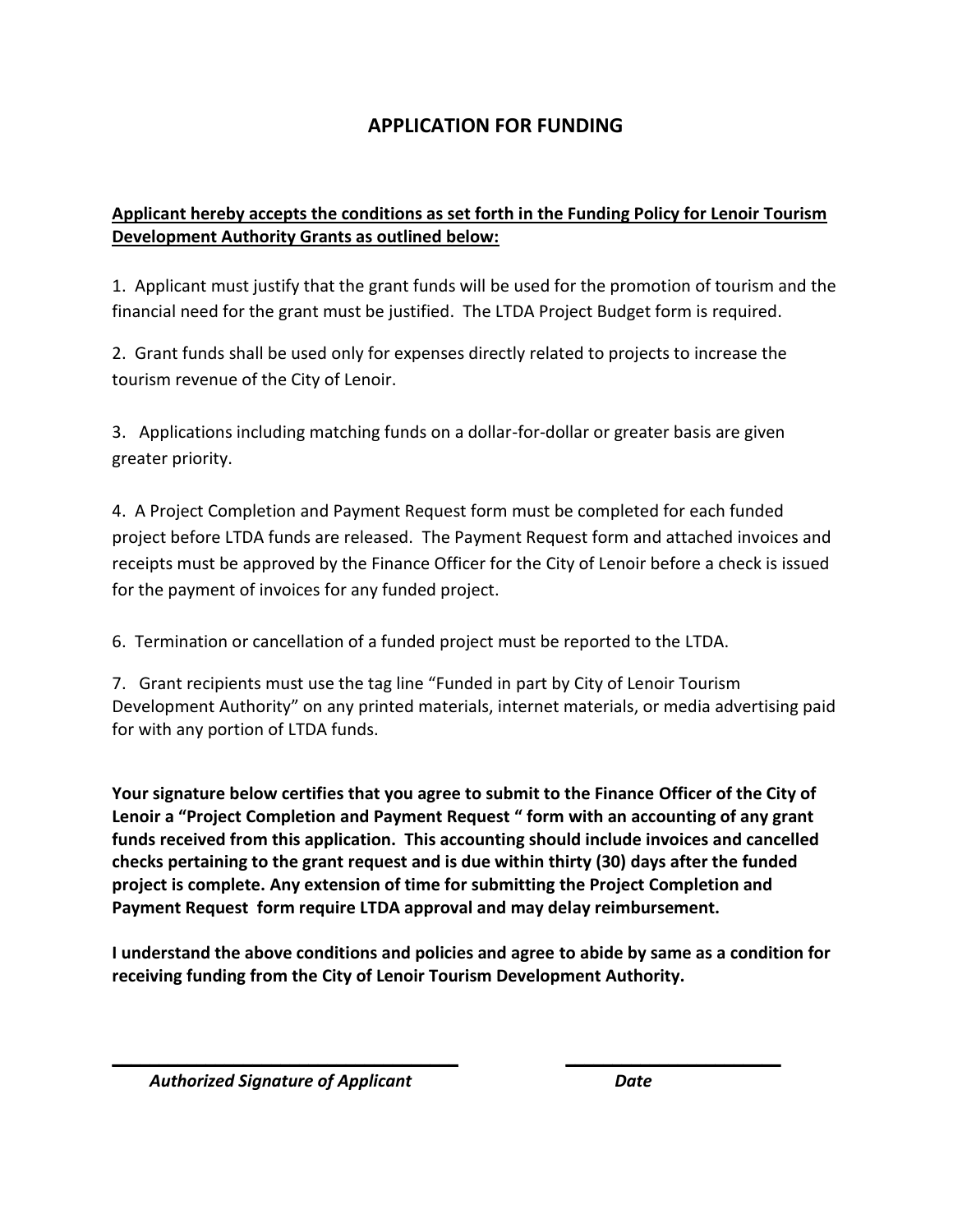|                                                                                                                                                                                                                                 |                                | <b>Application for Tourism Projects</b>                |                |                     |
|---------------------------------------------------------------------------------------------------------------------------------------------------------------------------------------------------------------------------------|--------------------------------|--------------------------------------------------------|----------------|---------------------|
|                                                                                                                                                                                                                                 |                                | <b>Lenoir Tourism Development Authority</b>            |                |                     |
| Name of organization                                                                                                                                                                                                            |                                |                                                        |                |                     |
| <b>Contact Person</b>                                                                                                                                                                                                           |                                |                                                        |                |                     |
| <b>Telephone</b>                                                                                                                                                                                                                |                                |                                                        |                |                     |
| <b>E-mail Address</b>                                                                                                                                                                                                           |                                |                                                        |                |                     |
| <b>Mailing Address</b>                                                                                                                                                                                                          |                                |                                                        | City/State/Zip |                     |
|                                                                                                                                                                                                                                 |                                |                                                        |                |                     |
|                                                                                                                                                                                                                                 |                                | Corporate Information Please check the appropriate box |                |                     |
| <b>For Profit Company</b>                                                                                                                                                                                                       | <b>Non-Profit Organization</b> | l l                                                    |                |                     |
| <b>Tax ID Number</b>                                                                                                                                                                                                            |                                |                                                        |                |                     |
|                                                                                                                                                                                                                                 |                                |                                                        |                |                     |
|                                                                                                                                                                                                                                 |                                | <b>Project Narrative</b>                               |                |                     |
| Briefly describe the proposed project. Be certain to answer each of the questions.<br>1. What is the proposed project?                                                                                                          |                                |                                                        |                |                     |
|                                                                                                                                                                                                                                 |                                |                                                        |                |                     |
| 2. What is the starting date for the proposed project?<br>3. What is the closing date for the proposed project?<br>4. Who are the individuals who will be responsible for carrying out the proposed project? Please list below. |                                |                                                        |                |                     |
| Name                                                                                                                                                                                                                            | Role                           | <b>Email Address</b>                                   |                | <b>Phone Number</b> |
|                                                                                                                                                                                                                                 |                                |                                                        |                |                     |
|                                                                                                                                                                                                                                 |                                |                                                        |                |                     |
|                                                                                                                                                                                                                                 |                                |                                                        |                |                     |
|                                                                                                                                                                                                                                 |                                |                                                        |                |                     |
| 5. How will the proposed project increase tourism in the City of Lenoir?                                                                                                                                                        |                                |                                                        |                |                     |
|                                                                                                                                                                                                                                 |                                |                                                        |                |                     |
|                                                                                                                                                                                                                                 |                                |                                                        |                |                     |
|                                                                                                                                                                                                                                 |                                |                                                        |                |                     |
|                                                                                                                                                                                                                                 |                                |                                                        |                |                     |
|                                                                                                                                                                                                                                 |                                |                                                        |                |                     |
| 6. How does your organization plan to document the increase in tourism related to the proposed project?                                                                                                                         |                                |                                                        |                |                     |
|                                                                                                                                                                                                                                 |                                |                                                        |                |                     |
|                                                                                                                                                                                                                                 |                                |                                                        |                |                     |
|                                                                                                                                                                                                                                 |                                |                                                        |                |                     |
|                                                                                                                                                                                                                                 |                                |                                                        |                |                     |
|                                                                                                                                                                                                                                 |                                |                                                        |                |                     |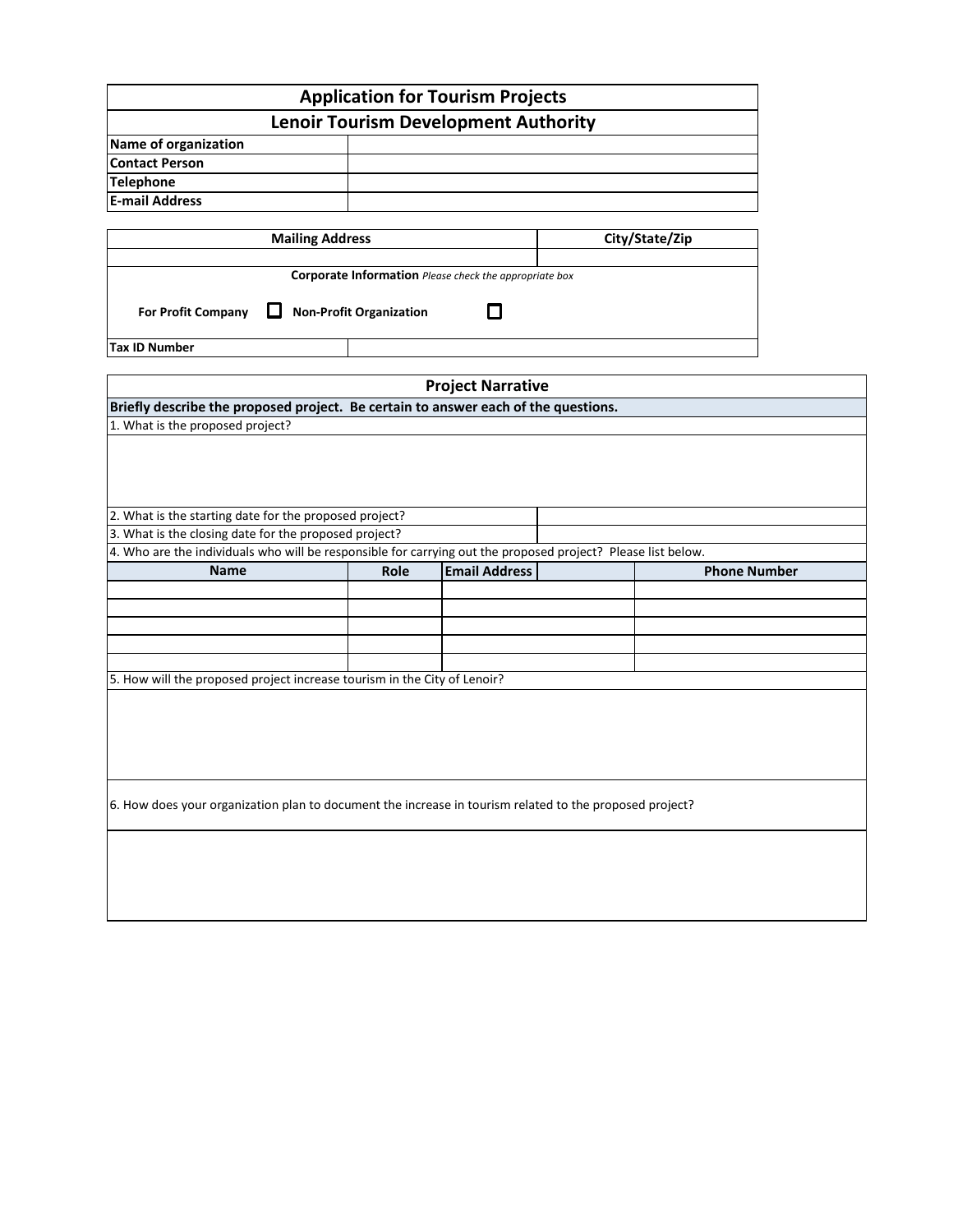| <b>City of Lenoir Tourism Development Authority</b> |                  |                                              |                                        |                                          |       |                   |
|-----------------------------------------------------|------------------|----------------------------------------------|----------------------------------------|------------------------------------------|-------|-------------------|
| <b>Special Project Budget Form</b>                  |                  |                                              |                                        |                                          |       |                   |
| <b>Eligible Expenses</b>                            |                  |                                              |                                        |                                          |       |                   |
|                                                     |                  | <b>Amount</b>                                |                                        |                                          |       |                   |
| <b>Description</b>                                  | <b>Print Ads</b> | Media Ads<br>(radio, tv, or<br>social media) | Brochures,<br>flyers, or rack<br>cards | Performance<br>Fees (attach<br>contract) | Other | <b>Item Total</b> |
| Event Brochure                                      |                  |                                              |                                        |                                          |       |                   |
|                                                     |                  |                                              |                                        |                                          |       |                   |
|                                                     |                  |                                              |                                        |                                          |       |                   |
|                                                     |                  |                                              |                                        |                                          |       |                   |
|                                                     |                  |                                              |                                        |                                          |       |                   |
|                                                     |                  |                                              |                                        |                                          |       |                   |
|                                                     |                  |                                              |                                        |                                          |       |                   |
| <b>Total Eligible Expenses</b>                      |                  |                                              |                                        |                                          |       |                   |

### **Ineligible Expenses**

*NOTE: Ineligible expenses include, but are not limited to such items as: personnel (salaries); office space; telephone/utilities, etc.; promotional items/giveaways.*

|                                  | Amount    |                   |                  |                      |       |                   |  |
|----------------------------------|-----------|-------------------|------------------|----------------------|-------|-------------------|--|
| <b>Description</b>               | Personnel | <b>Rent/Venue</b> | <b>Utilities</b> | Promotional<br>Items | Other | <b>Item Total</b> |  |
| Salaries                         |           |                   |                  |                      |       |                   |  |
|                                  |           |                   |                  |                      |       |                   |  |
|                                  |           |                   |                  |                      |       |                   |  |
|                                  |           |                   |                  |                      |       |                   |  |
|                                  |           |                   |                  |                      |       |                   |  |
|                                  |           |                   |                  |                      |       |                   |  |
| <b>Total Ineligible Expenses</b> |           |                   |                  |                      |       |                   |  |

| <b>Income</b>              |               |  |  |  |
|----------------------------|---------------|--|--|--|
| <b>Source</b>              | <b>Amount</b> |  |  |  |
|                            |               |  |  |  |
|                            |               |  |  |  |
|                            |               |  |  |  |
|                            |               |  |  |  |
|                            |               |  |  |  |
| <b>Total Income</b>        |               |  |  |  |
|                            |               |  |  |  |
| Net Profit/Loss            |               |  |  |  |
|                            |               |  |  |  |
| Amount requested from LTDA |               |  |  |  |